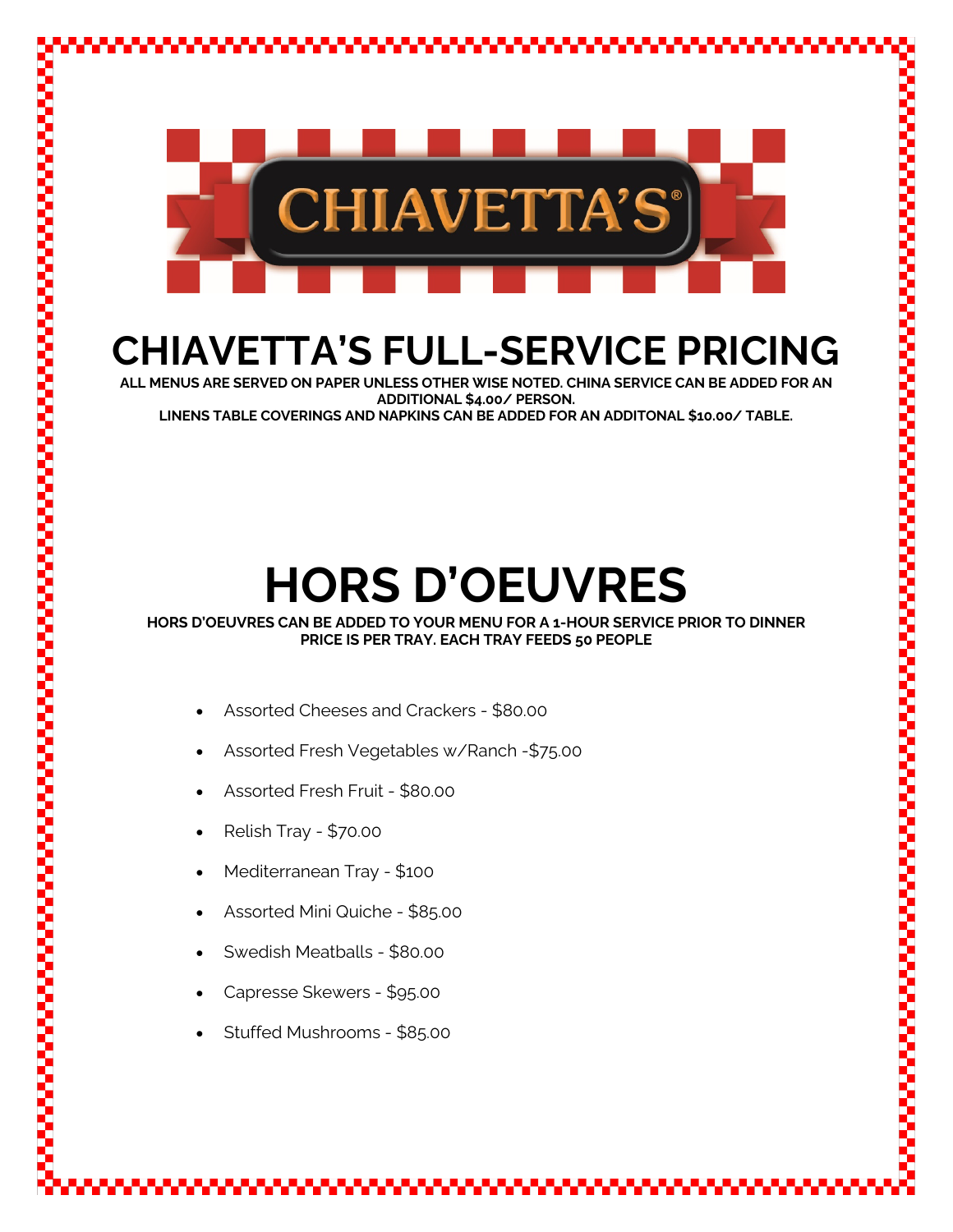### **~MENUS~**

#### **~ TRADITIONAL BARBEQUE MENU ~ \$19.50 Per Person**

- 1/2 Chiavetta's Barbeque Chicken
- Homemade Potato Salad
- Tossed Garden Salad with Chiavetta's house made Italian Dressing
- Baked Beans (our own special recipe)
- Dinner Rolls and Butter
- **Sheet Cake**
- Coffee & Tea

#### **~ BUFFET STYLE DINNER I ~ \$24.50 Per Person**

- Chiavetta's BBQ Chicken 1/4's or Breaded, Oven Baked Chicken
- Roast Beef on Weck or Seeded Rolls
- Pasta with Homemade Sauce and Meatballs
- Potato Augratin
- Tossed Garden Salad w/ Chiavetta's Ital. Dressing
- Fresh Fruit Trays
- Homemade Greek Bow Tie Pasta Salad
- Homemade Macaroni & Tuna Salad
- Relish Trays
- Condiments
- Coffee & Tea

#### **~ BUFFET STYLE DINNER II ~ \$26.50 Per Person**

- Chiavetta's BBQ Chicken 1/4's
- Charcoal Roasted Flank Steak
- Homemade Potato Salad
- Tossed Garden Salad w/ Chiavetta's Ital. Dressing
- Fresh Grilled Vegetables
- Assorted Rolls & Butter
- Assorted Desserts
- Coffee & Tea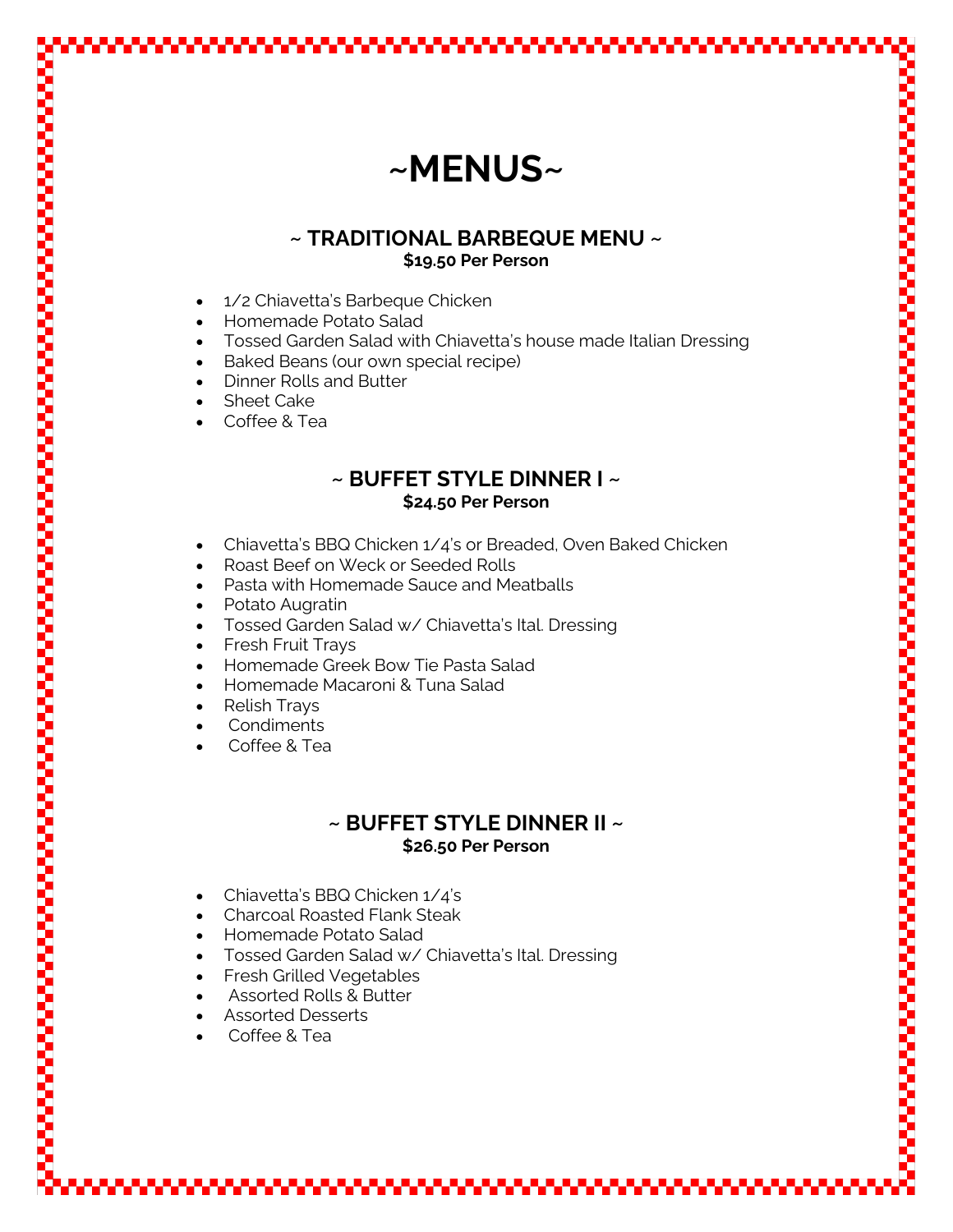|                 | $\sim$ EUROPEAN WEDDING BUFFET $\sim$                                                                                                                 |
|-----------------|-------------------------------------------------------------------------------------------------------------------------------------------------------|
|                 | \$27.75 per person                                                                                                                                    |
|                 | Chiavetta's BBQ Boneless Chicken Breast                                                                                                               |
|                 | Roast Beef on Weck or Seeded Rolls                                                                                                                    |
|                 | Parsley Buttered Potatoes w/ Parmesan Cheese                                                                                                          |
|                 | Tri-Color Basil Infused Tortellini Salad                                                                                                              |
|                 | Tossed Garden Salad w/ Chiavetta's Ital. Dressing<br>Greek Bow-Tie Pasta Salad<br>$\bullet$                                                           |
|                 | Mediterranean Tray<br>$\bullet$                                                                                                                       |
|                 | Condiments                                                                                                                                            |
|                 | Coffee & Tea                                                                                                                                          |
|                 |                                                                                                                                                       |
|                 | The Following Includes Full table service on China (includes dinner plates, coffee cups &<br>saucers, dessert plates, etc.) with stainless silverware |
|                 | $\sim$ SIT-DOWN MENU $\sim$                                                                                                                           |
|                 | \$32.50 Per Person                                                                                                                                    |
|                 | <b>Entree (Choice of One)</b>                                                                                                                         |
|                 | <b>Stuffed Chicken Breast</b>                                                                                                                         |
|                 | <b>Stuffed Pork Chops</b>                                                                                                                             |
|                 | Entrees available at an additional cost per person:                                                                                                   |
|                 | Prime Rib - Call to inquire about current market pricing<br>12-14 oz. Charcoal Broiled Strip Steak - Call to inquire about current market             |
|                 | pricing                                                                                                                                               |
|                 | 10-12 oz. Charcoal Broiled Strip Steak - Call to inquire about current market                                                                         |
|                 | pricing                                                                                                                                               |
|                 | <b>Potato (Choice of One)</b>                                                                                                                         |
|                 | Red-skinned smashed potatoes<br>Potato Augratin                                                                                                       |
|                 | Parsley buttered potatoes                                                                                                                             |
|                 | Dill buttered potatoes                                                                                                                                |
|                 | Oven roasted potato wedges                                                                                                                            |
|                 | Wild rice blend                                                                                                                                       |
|                 | <b>Vegetable (Tossed Salad, Plus Choice of One Item Below)</b>                                                                                        |
|                 | Italian mixed vegetables<br>Whole green beans & almonds                                                                                               |
|                 | Mini green beans & mushroom caps<br>$\bullet$                                                                                                         |
|                 | Chunked cauliflower<br>$\bullet$                                                                                                                      |
|                 | Mexican corn                                                                                                                                          |
|                 |                                                                                                                                                       |
|                 | Mixed grilled vegetables (available at \$1.50 additional per person)                                                                                  |
| <b>Includes</b> |                                                                                                                                                       |
|                 | Dinner Rolls w/ butter                                                                                                                                |
|                 | Coffee, Tea, and Milk<br>Dessert Tray: Mini Assorted Cookies, Mini Turnovers, Mini Cream Puffs,                                                       |

₩

. . . . . . .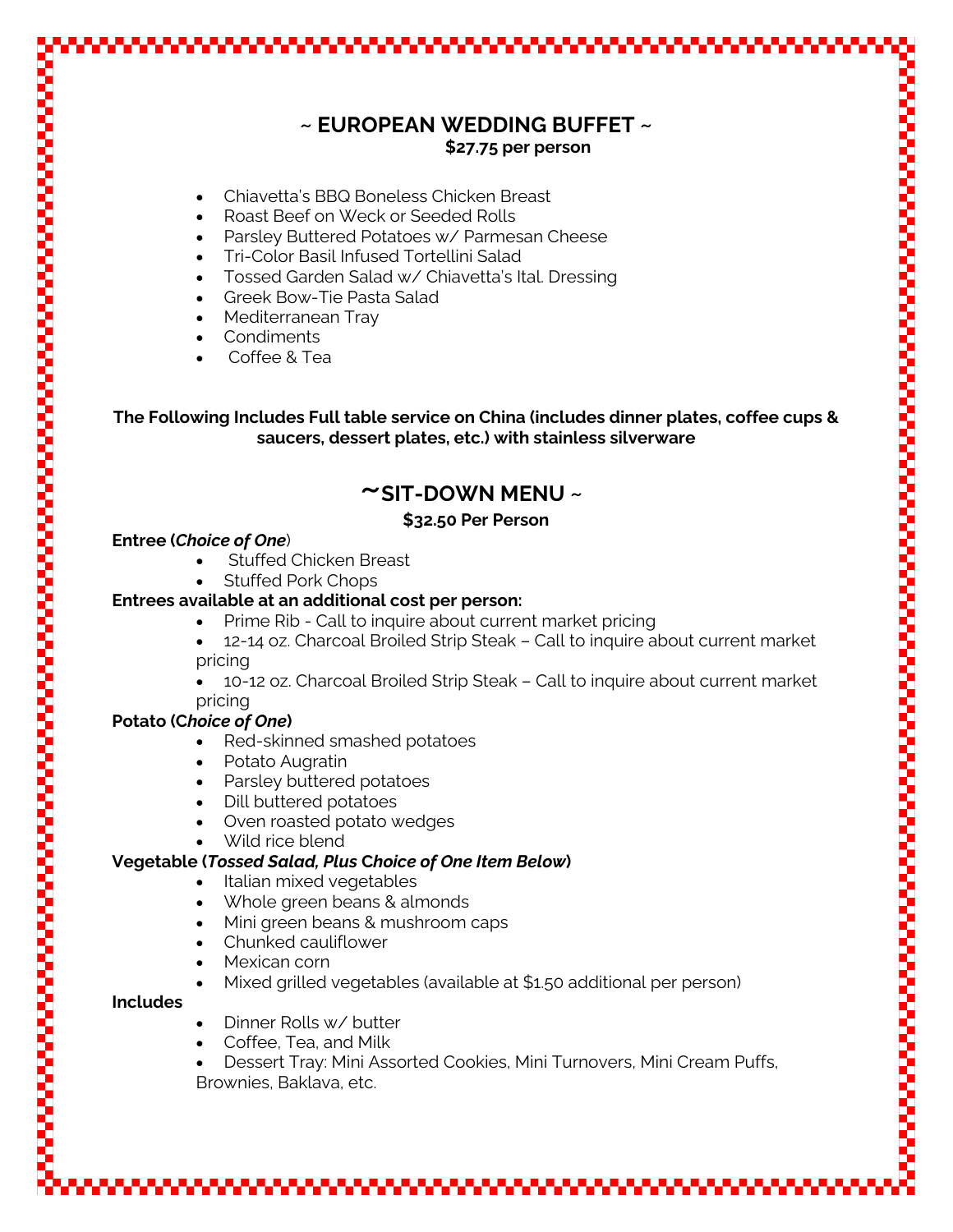### **~ Family Style Dinner ~ \$34.50/Person**

• Tossed garden salad with spring mix, tomatoes, cucumbers, croutons, etc. with Chiavetta's Italian Dressing

- Pasta with homemade marinara sauce and mini meatballs
- Assorted dinner rolls & butter, mini muffins, and cinnamon rolls
- Coffee & Tea

#### **Entrees (choice of 2)**

- Sliced top round of beef with gravy
- Sliced breast of turkey with gravy
- Sliced ham with pineapple sauce
- Oven baked breaded chicken
- Oven baked breaded center cut pork chop
- Chicken breast parmesan
- Chicken breast with mushroom sauce
- Chiavetta's barbequed grilled boneless chicken breast

#### **Entrees available at an additional cost per person:**

- Sliced prime rib of beef with au jus Call to inquire about current market pricing
- Stuffed chicken breast with béarnaise sauce \$3.25
- Stuff Breaded Pork Chop \$3.50
- Chicken cordon bleu with béarnaise sauce \$2.50
- Hand cut roasted pork loin \$3.25
- Hand cut charcoal-grilled flank steak \$4.00

#### **Potato (***choice of one***)**

- Red-skinned mashed potatoes
- Potato Augratin
- Parsley buttered potatoes
- Dill buttered potatoes
- Oven roasted potato wedges
- Wild rice blend

#### **Vegetable (***choice of one***)**

- Italian mixed vegetables
- Whole green beans & almonds
- Mini green beans & mushroom caps
- Chunky cauliflower
- Mexican corn
- Mixed grilled vegetables (available at \$1.50 additional per person)

#### **Dessert (***choice of one***)**

- Ice cream with strawberries
- Dessert trays placed on tables

#### **Additional dessert items (available at an additional cost per person)**

- New York style cheesecake with fresh strawberries \$3.00
- Deep dish apple pie with ice cream \$2.50
- Bumble berry pie with ice cream \$3.00
- Triple layer chocolate cake \$3.00
- Fresh strawberry shortcake \$3.50